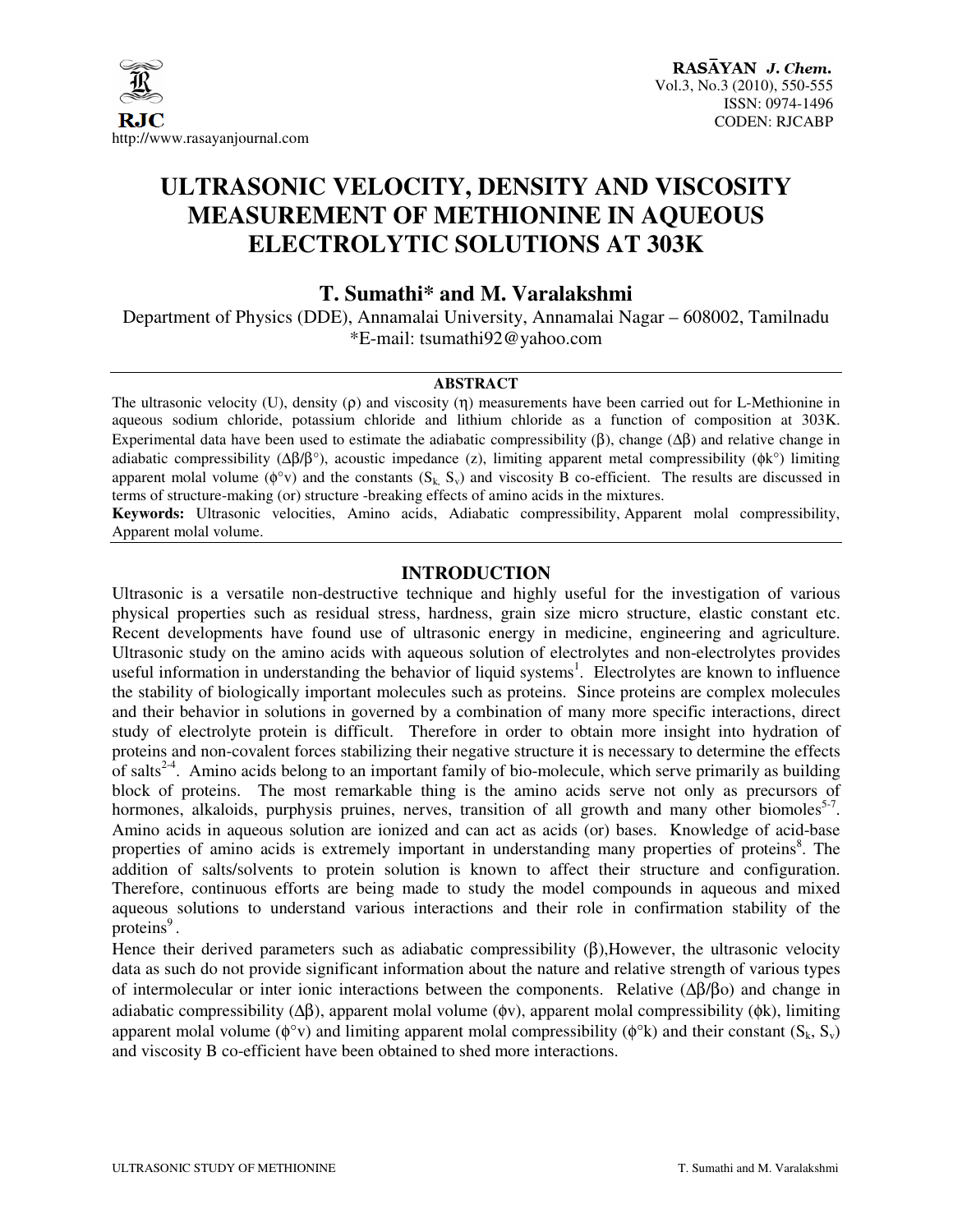#### **EXPERIMENTAL**

All the chemicals used were of Analytical Reagent (AR) and Spectroscopic Reagent (SR) grades with minimum assay of 99.9%. The speed of sound waves were obtained by using ultrasonic interferometer (Mittal Enterprises, New Delhi) at a fixed frequency of 3 MHz with an accuracy of  $\pm$  2ms<sup>-1</sup>. An electronically digital operated constant temperature bath (RAAGA industries, Madras 61) has been used to circulate water through the double walled measuring cell made up of steel containing the experimental solution at the desired temperature. The density of pure liquids and liquid mixtures were determined using a pycnometer by relative measurement method with an accuracy of  $\pm$  0.1K (Model: SHIMADZU AX-200). The pycnometer was calibrated at 303.15K with double distilled water and gave an estimated reproducibility of  $\pm$  0.0001gcm<sup>-3</sup>. An Ostwald's Viscometer which is 10mL capacity was used for the viscosity measurement of pure liquids and liquid mixtures. The Viscometer was calibrated with fresh conductivity water immersed in the water bath which was kept at the experimental temperature. The time of flow  $(t_w)$  of water and the time flow  $(t_s)$  of solution was measured with digital stop clock having an accuracy  $\pm$  3 × 10<sup>-6</sup> Nm<sup>-2</sup>s. The temperature around the viscometer was maintained within  $\pm$  0.1K in an electronically controlled thermostatic water bath. In all the mixtures, the mole fraction of the second component, methionine  $(x_2 = 0.05M)$  was kept fixed, while the mole fractions of the remaining two were varied from 0.00 to 0.10 so as to have the mixtures of different composition

Using the measured data, some acoustical parameters have been calculated using the standard relations,

Adiabatic compressibility ( $\beta$ ) s given by<sup>10</sup>

$$
\beta = \frac{1}{U^2 \rho} \tag{1}
$$

The change and relative change in adiabatic compressibility is give by

$$
\Delta \beta = \beta - \beta o, \qquad \Delta \beta / \beta^{\circ} \tag{2}
$$

Acoustic impedence is calculated by

$$
Z = UP \tag{3}
$$

The entire viscosity data have been analyzed in the light of Jones  $Dole<sup>11</sup>$  Semi empirical equation.

$$
\frac{\eta}{\eta_o} = 1 + Am^{1/2} + Bm \tag{4}
$$

Where  $\eta$  and  $\eta_0$  are viscosities of the solutions and solvent respectively and m is the molal concentration. A and B are constants which are definite for a solute solvent system. A is known as the Flakenhagen coefficient<sup>12</sup> which characterize the ionic interaction and B is the Jone-Dole (or) viscosity B co-efficient which depends on the size of the solute and nature of solute – solvent interactions. Apparent molal compressibility  $(\phi_k)$  is given by

$$
\phi_k = \frac{1000}{m\rho_0} \left(\rho_0 \beta - \beta_0 \rho\right) + \frac{\beta_0 M}{\rho_0} \tag{5}
$$

Where,  $\beta$ ,  $\rho$  and  $\beta_0$ ,  $\rho_0$  are the adiabatic compressibility and density of solution and solvent respectively, m is the molal concentration, M is the molecular mass of the solute.  $\phi_k$  is the function of m as obtained by Gocker from Debye<sup>13</sup> Hockel theory and is given by

$$
\phi_k = \phi_k^\circ + S_k m^{1/2} \tag{6}
$$

Apparent molal volume  $(\phi_v)$  is obtained by

$$
\phi_{v} = \frac{1000}{m\rho_{o}} \left(\rho o - \rho\right) + \frac{M}{\rho_{o}}\tag{7}
$$

The apparent molal volume has been found to differ with concentration according to Masson's empirical relation.

$$
\phi_{v} = \phi_{v}^{\circ} + S_{v} m^{1/2}
$$
 (8)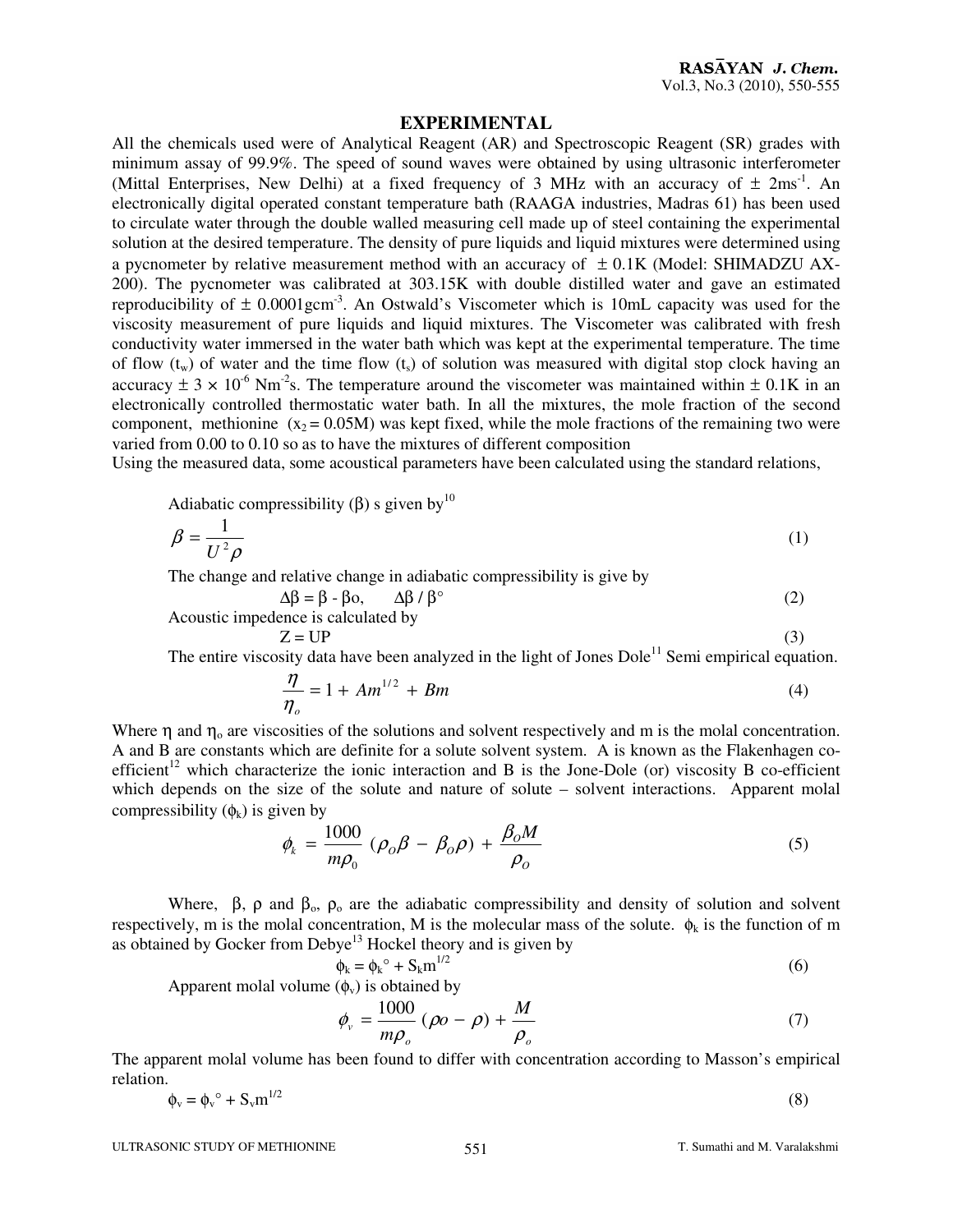#### **RESULTS AND DISCUSSION**

The experimental values of density (ρ), viscosity (η) and ultrasonic velocity (U), adiabatic compressibility, change and relative change, for different molal composition of L-Methionine in aqueous sodium chloride, potassium chloride and lithium chloride at temperature 303K are shown in Table 1. Acoustic impedance, apparent molal compressibility apparent molal volume, limiting apparent molal compressibility limiting apparent molal volume and constant  $S_k$  and  $S_y$  and viscosity B co-efficient are listed Table 2 & 3. The ultrasonic velocity, density and viscosity increases with increase in concentration of amino acid in all the systems under investigation. Usually the values of density, viscosity and ultrasonic velocity of any other system vary with increase in concentration of solutions. The change in structure of solvent or solutions as a result of hydrogen bond formation or dissociation or hydrophobic or hydro philic character of solute<sup>14</sup>. The increase in ultrasonic velocity (Table.1) values of Methionine 0.05M aqueous KCl, NaCl & LiCl solutions may attributed to the overall increase of cohesion brought about by the solute – solute, solute – solvent and solvent – solvent interactions in Solutions<sup>10</sup>. It also increases in the order of electrolytes as LiCl < NaCl < KCl.

Amino acids and di-peptide in aqueous solutions essentially behave as zwitterions having  $NH_4^+$  and COO groups at two ends of the molecule. The Na<sup>+</sup>, K<sup>+</sup>, Li<sup>+</sup> and Cl<sup>-</sup> ions furnished by electrolytes interact electrostatically with NH<sub>4</sub><sup>+</sup> and COO<sup>-</sup> groups of amino acids and di-peptide zwitterions. In addition, the water dipoles are strongly aligned to the cations / anions as well as to the amino acids di-peptide zwitterions by electrostatic forces<sup>15</sup>. These interactions comprehensively introduce the cohesion into solution under investigation.  $K^+$ , Na<sup>+</sup> & Li<sup>+</sup> ions furnished (or) affinity for COO end groups of zwitterions of methionine whereas the Cl ions of salts may interact with  $-NH_3$ <sup>+</sup> groups of zwitterions of the same amino acids. Acoustic impedance (Z) of both the system is found to increase with increase of concentration of amino acid. An increase in Z is in good agreement with the requirement of product of U and ρ.

From the Table.1, the values of adiabatic compressibility (β) decreases with increases of concentration. The decrease in  $\beta$  is due to the increase in electrostriction compression of solvent around the molecules at which results in a large decrease in the compressibility of solution<sup>16</sup>. The adiabatic compressibility is in the order LiCl < KCl < NaCl. As the concentration of amino acids increases, interactions between  $NH_3^+$ and Cl<sup>-</sup> between COO<sup>-</sup> and of L-methionine.

The negative values of  $\Delta\beta$  and  $\Delta\beta$  /  $\beta$ ° is due to the solute – solvent interaction<sup>17-18.</sup> Such an increase in ∆β and ∆β / β° values with increase in amino acids / zwitterions concentration may be attributed to an overall increase in the cohesive forces in the solutions<sup>19</sup>. These cohesive forces may be results of zwitterions – ions and zwitterions – water dipoles interaction in solution. In addition, the successive increase of amino acids concentration in the salt solution enhances the incompressible part of the solution. This behavior lends to support weak solute – solute and solute – solvent inter molecular inter ionic interactions in these systems.

From the Table. 2 the following observation have been made on  $\phi_k$  of the amino acids in electrolyte + water mixture.

- 1. The values of  $\phi_k$  all are negative over the entire range of molality.
- 2. A non-linear relation between  $\phi_k$  and solute has been observed throughout the concentration range.
- 3. In both systems, the maximum  $\phi_k$  is recorded and order of LiCl < NaCl < KCl.

The above observation clearly indicates the electrostriction and hydrophilic interaction occurring in the systems, thereby indicating solute – solvent interaction. The limiting apparent molal compressibility  $\phi_k^0$ and related constant  $S_k$  of all the amino acids have been computed using least square method. It provides the information regarding solute-solvent and related constant  $S_k$  that of solute interaction respectively.<sup>20</sup> From Table. 2 the following observation have been made for  $\phi$ <sub>v</sub> values of two amino acids in aqueous electrolytes.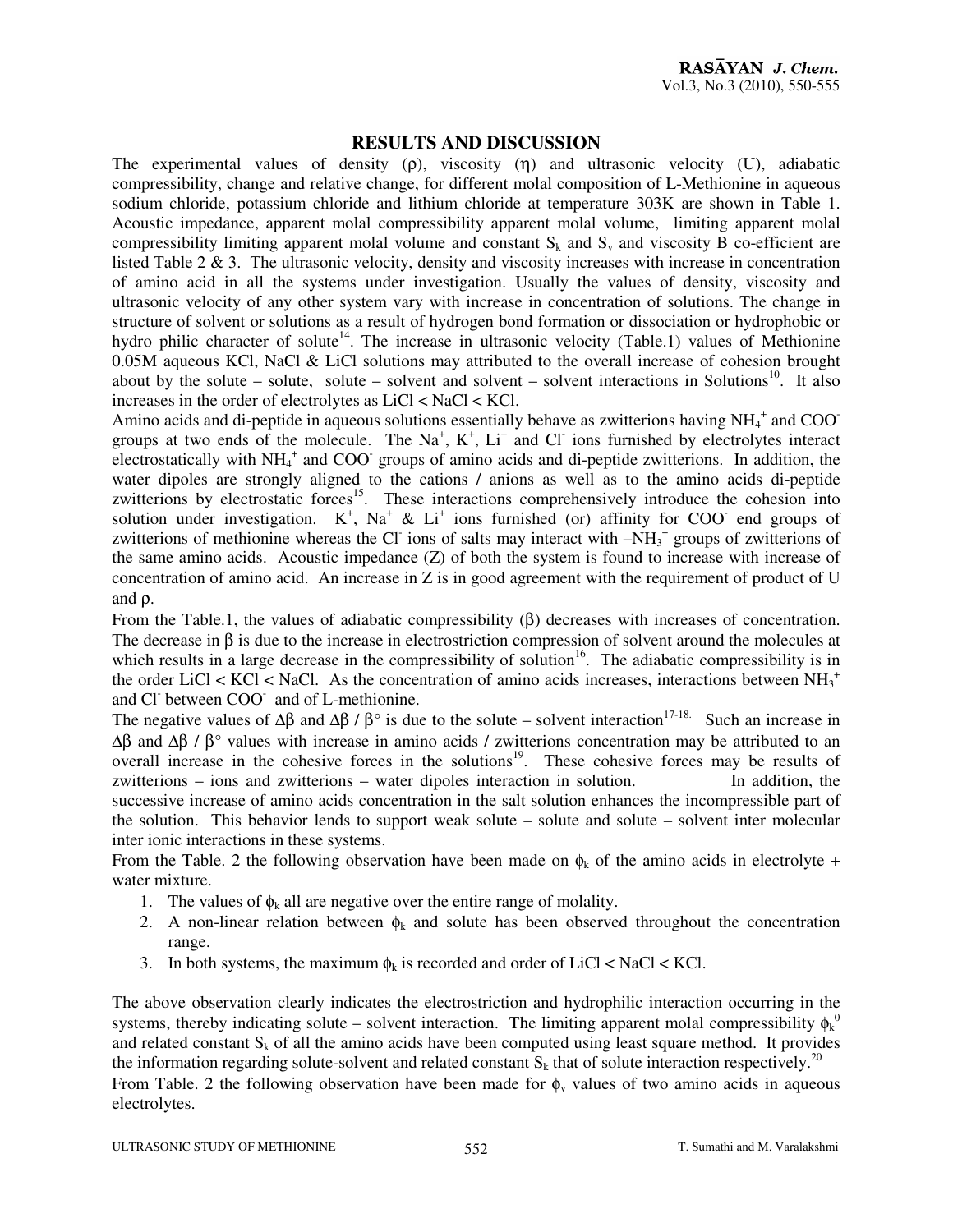- 1. The  $\phi_v$  values are negative for all the concentration.
- 2. There is a non-linear observation observed with increase in molality of amino acids.

The above observation clearly suggest that the negative values of  $\phi$  indicate the presence of solute – solvent interaction and electrostritive solvation of ions.<sup>21-22</sup> The  $\phi_v^{\circ}$  and related constant S<sub>v</sub> for all the concentration is negative. The negative value of  $S_y$  suggests the weak solute – solute interaction. The positive values indicate the strong solute- solute interaction.<sup>23</sup> In order to get more information about this amino acid the role of viscosity B co-efficient is also obtained. The values of the B-coefficient represent the solute–solvent interaction and are a measure of the order or disorder introduced by the solute into the solvent structure<sup>24</sup>. From the Table.3 it is observed that all the A & B values are negative. Since, A is measure of ionic interactions it is evident that the negative values of A is indication of weak ion-ion interaction. Whereas, the negative values of B is indicative of weak solute-solvent interaction. The magnitude of A  $\&$  B clearly conforms that the amino acids is acting as an effective structure – breaker in aqueous NaCl, KCl and LiCl systems $^{25}$ .

#### **CONCLUSION**

The observed trends and variations of thermodynamical parameters with molar concentrations of amino acid provide useful information about the nature of intermolecular forces existing in the mixture. The existence of ion-solvent (or) solvent – solvent interaction resulting in attractive forces promote the structure – making tendency, while ion-ion are solute – solute interaction resulting dipole-dipole dipoleinduced dipole and electrostrictive forces enhance the structure – breaking properties of amino acid. An appreciable existence of solute – solvent and solute – solute interactions present in the system with varying degrees and the order of the electrolytes as LiCl < NaCl < KCl. Hence it is evident that the ultrasonic velocity measurement in the given medium serves as a parerful probe in characterizing the physico-chemical properties of the medium.

| Molality (m) |                    | $η$ x $103$          | $Ums^{-1}$ | $\beta$ x $10^{10}$ |                                               |                          |  |  |  |  |
|--------------|--------------------|----------------------|------------|---------------------|-----------------------------------------------|--------------------------|--|--|--|--|
| of           | $\rho$ kg $m^{-3}$ | $N$ sm <sup>-2</sup> |            | $pa^{-1}$           | $-\Delta \beta x 10^{12}$<br>pa <sup>-1</sup> | $-\Delta\beta/\beta^0 x$ |  |  |  |  |
| Methionine   |                    |                      |            |                     |                                               |                          |  |  |  |  |
| Aqueous LiCl |                    |                      |            |                     |                                               |                          |  |  |  |  |
| 0.00         | 996.14             | 0.7869               | 1514.4     | 4.3773              | $\blacksquare$                                | ۰                        |  |  |  |  |
| 0.02         | 997.37             | 0.7885               | 1518.2     | 4.3499              | 2.73                                          | 6.23                     |  |  |  |  |
| 0.04         | 998.70             | 0.7996               | 1520.1     | 4.3328              | 4.44                                          | 10.14                    |  |  |  |  |
| 0.06         | 1000.17            | 0.8004               | 1524.4     | 4.3025              | 7.46                                          | 17.04                    |  |  |  |  |
| 0.08         | 1001.26            | 0.8116               | 1529.8     | 4.2671              | 11.00                                         | 24.14                    |  |  |  |  |
| 0.10         | 1002.72            | 0.8132               | 1532.2     | 4.2476              | 12.96                                         | 29.60                    |  |  |  |  |
| Aqueous NaCl |                    |                      |            |                     |                                               |                          |  |  |  |  |
| 0.00         | 997.78             | 0.7885               | 1520.1     | 4.3370              |                                               |                          |  |  |  |  |
| 0.02         | 998.53             | 0.7955               | 1524.4     | 4.3093              | 2.77                                          | 6.39                     |  |  |  |  |
| 0.04         | 999.23             | 0.8004               | 1529.7     | 4.2742              | 6.28                                          | 14.48                    |  |  |  |  |
| 0.06         | 1000.44            | 0.8108               | 1532.0     | 4.2585              | 7.85                                          | 18.104                   |  |  |  |  |
| 0.08         | 1001.64            | 0.8124               | 1534.8     | 4.2382              | 9.88                                          | 22.79                    |  |  |  |  |
| 0.10         | 1002.84            | 0.8236               | 1538.6     | 4.2122              | 12.48                                         | 28.77                    |  |  |  |  |
| Aqueous KCl  |                    |                      |            |                     |                                               |                          |  |  |  |  |
| 0.00         | 998.03             | 0.7988               | 1523.2     | 4.3183              |                                               |                          |  |  |  |  |
| 0.02         | 999.04             | 0.7996               | 1527.2     | 4.3290              | 1.07                                          | 2.48                     |  |  |  |  |
| 0.04         | 1000.12            | 0.8108               | 1530.6     | 4.2680              | 5.03                                          | 11.66                    |  |  |  |  |
| 0.06         | 1000.70            | 0.8116               | 1533.8     | 4.2477              | 7.06                                          | 16.36                    |  |  |  |  |
| 0.08         | 1002.32            | 0.8228               | 1536.9     | 4.2237              | 9.46                                          | 21.92                    |  |  |  |  |
| 0.10         | 1003.09            | 0.8244               | 1539.4     | 4.2065              | 11.17                                         | 25.88                    |  |  |  |  |

Table-1: Values of density (ρ), viscosity (η), and velocity (U) Adiabatic compressibility (β), Change in adiabatic compressibility ( $Δβ$ ) and Relative change in adiabatic compressibility ( $Δβ / β<sup>o</sup>$ ) of Methionine in aqueous electrolytes (LiCl/NaCl/KCl)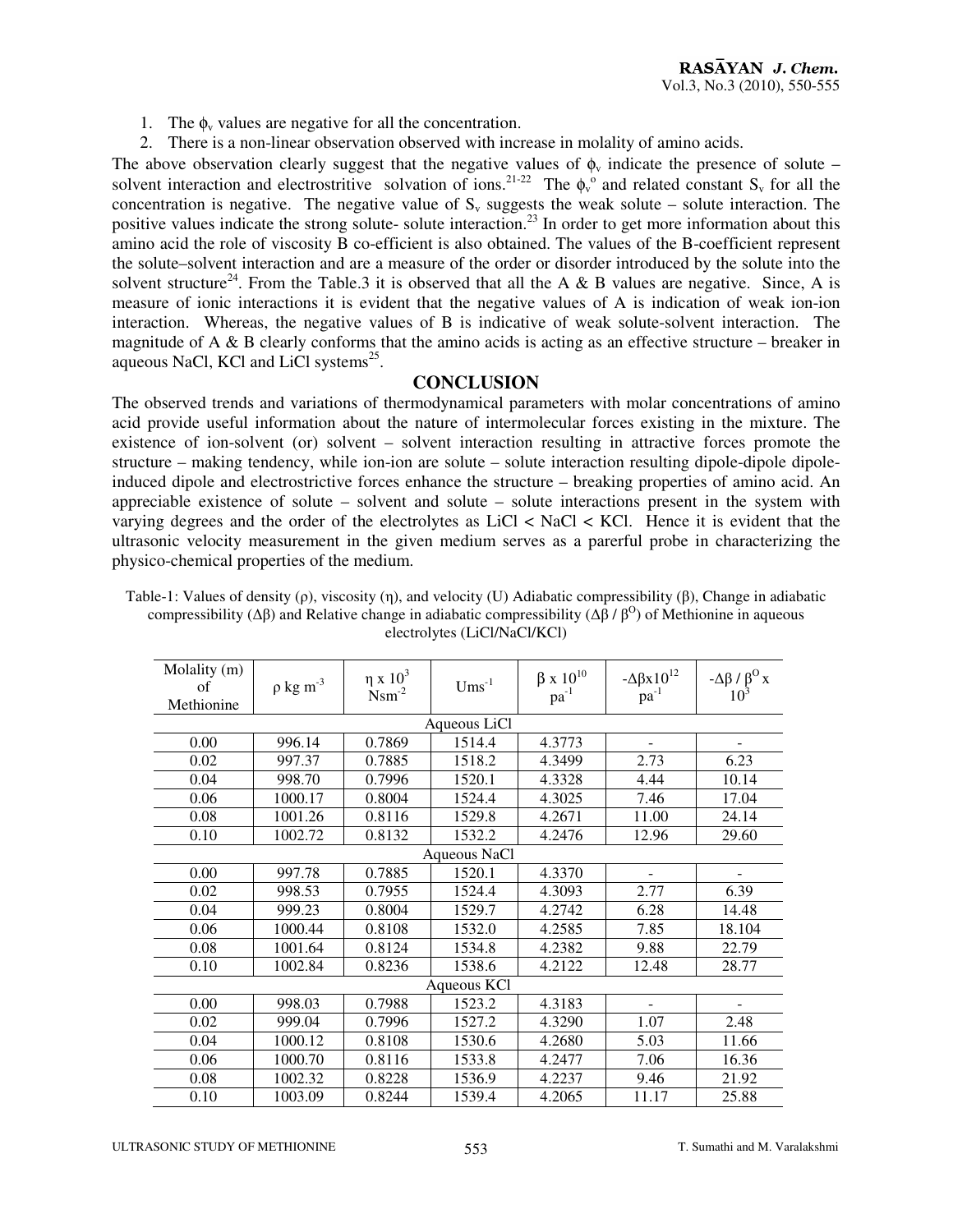| Molality (m) Methionine | $Z \times 10^{-6}$ kg m <sup>-2</sup> s <sup>-1</sup> | $ \Phi$ <sub>k</sub> x $10^8$ m <sup>2</sup> N <sup>-1</sup> | $-\Phi_v \times 10^3 \text{m}^3 \text{mol}^{-1}$ |  |  |  |  |  |
|-------------------------|-------------------------------------------------------|--------------------------------------------------------------|--------------------------------------------------|--|--|--|--|--|
| Aqueous LiCl            |                                                       |                                                              |                                                  |  |  |  |  |  |
| 0.00                    | 1.5085                                                |                                                              |                                                  |  |  |  |  |  |
| 0.02                    | 1.5142                                                | 16.312                                                       | 61.738                                           |  |  |  |  |  |
| 0.04                    | 1.5182                                                | 13.903                                                       | 64.247                                           |  |  |  |  |  |
| 0.06                    | 1.5246                                                | 15.389                                                       | 67.426                                           |  |  |  |  |  |
| 0.08                    | 1.5318                                                | 16.563                                                       | 64.247                                           |  |  |  |  |  |
| 0.10                    | 1.5365                                                | 15.851                                                       | 66.054                                           |  |  |  |  |  |
| Aqueous NaCl            |                                                       |                                                              |                                                  |  |  |  |  |  |
| 0.00                    | 1.5167                                                | ۰                                                            | -                                                |  |  |  |  |  |
| 0.02                    | 1.5222                                                | 15.080                                                       | 27.555                                           |  |  |  |  |  |
| 0.04                    | 1.5294                                                | 17.710                                                       | 46.343                                           |  |  |  |  |  |
| 0.06                    | 1.5327                                                | 15.593                                                       | 41.082                                           |  |  |  |  |  |
| 0.08                    | 1.5373                                                | 14.345                                                       | 45.842                                           |  |  |  |  |  |
| 0.10                    | 1.5429                                                | 14.592                                                       | 48.698                                           |  |  |  |  |  |
| Aqueous KCl             |                                                       |                                                              |                                                  |  |  |  |  |  |
| 0.00                    | 1.5202                                                |                                                              |                                                  |  |  |  |  |  |
| 0.02                    | 1.5257                                                | 13.182                                                       | 50.599                                           |  |  |  |  |  |
| 0.04                    | 1.5307                                                | 14.869                                                       | 52.352                                           |  |  |  |  |  |
| 0.06                    | 1.5348                                                | 13.701                                                       | 44.587                                           |  |  |  |  |  |
| 0.08                    | 1.5404                                                | 14.152                                                       | 53.807                                           |  |  |  |  |  |
| 0.10                    | 1.5442                                                | 13.368                                                       | 50.990                                           |  |  |  |  |  |

Table-2 : Values of acoustic impedance (Z), apparent molal compressibility ( $\Phi_k$ ) and apparent molal volume ( $\Phi_v$ ) of Methionine in aqueous electrolytes (LiCl / NaCl / KCl)

Table-3: Values of limiting apparent molal compressibility  $(\Phi_k O)$ , limiting apparent molal volume  $(\Phi_v O)$  and constants  $S_k$  and  $S_y$ , A and B parameters of Jones – Dole equation of amino acids in aqueous electrolytes (LiCl / NaCl / KCl)

| Amino acid | Aqueous<br>alkali<br>halide | $(\Phi_k$ <sup>O</sup> x<br>$10^8$<br>$m^2N^{-1}$ | $S_k^O$ x $10^8$<br>$N^{-1}$ m <sup>-</sup><br>$1$ mol $1$ | $\Phi$ <sub>V</sub> <sup>O</sup> m <sup>3</sup><br>$\text{mol}^{-1}$ | $S_v m^3$<br>kg <sup>1/2</sup> mol <sup>3/2</sup> | A<br>$dm^{3/2}$<br>$mol-1$ | $dm^3$ mol <sup>-1</sup> |
|------------|-----------------------------|---------------------------------------------------|------------------------------------------------------------|----------------------------------------------------------------------|---------------------------------------------------|----------------------------|--------------------------|
| Methionine | LiCl                        | $-14.880$                                         | $-3.055$                                                   | $-59.597$                                                            | $-21.722$                                         | $-0.7856$                  | $-23.050$                |
|            | <b>NaCl</b>                 | $-15.278$                                         | $-0.782$                                                   | $-17.503$                                                            | $-103.009$                                        | $-0.4175$                  | $-25.050$                |
|            | <b>KCl</b>                  | 5.976                                             | $-84.42$                                                   | $-48.810$                                                            | $-25.272$                                         | $-0.6134$                  | $-29.878$                |

#### **REFERENCES**

- 1. F.J. Millero, A. Surdo and Shinc, *J. Phys. Chem.,* **82**, 784 (1978).
- 2. S. Cabini, G. Conti, E. Matteoli and M.R.Tine, *J. Chem. Soc. Faraday Trans.*, **77,** 2385 (1981)
- 3. H .Holiland, *J. Soln. Chem*., **9,** 857 (1980).
- 4. J.V. Layendekker, *J.Chem. Soc. Faraday Trans.*, **84,** 397 (1988).
- 5. G.R. Hedwig and H. Holiland, *J. Chem. Thermodyn.*, **23,** 1029 (1991).
- 6. R. Bhat and J.C. Awuwalia, *J. Phys. Chem.,* **99,** 1099 (1985).
- 7. R.K. Wadi and P. Ramasami, *J. Chem. Soc. Faraday Tran.,* **93,** 243 (1997).
- 8. Rohini Badarayani and Anil Kumar, *J. Chem. Thermodym.,* **35,** 897 (2003).
- 9. Gagandeep Singh and T.S.Banipal, Ind.J.of. Chemistry, **47A** 1355(2008)
- 10. D.O. Mason, *Philos. Mag.,* **8,** 218 (1929)